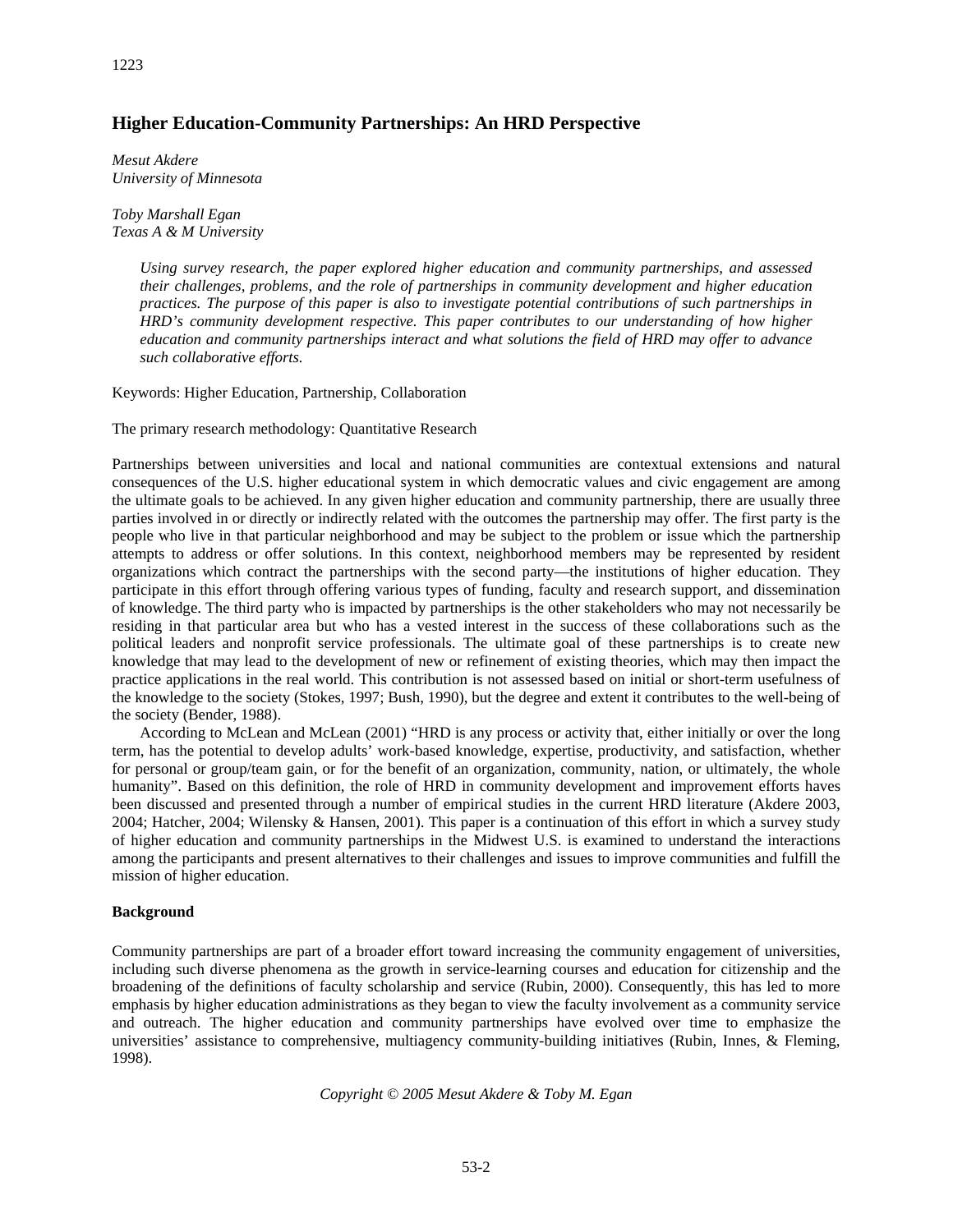Current discussion in higher education focuses on the changing system in which universities operate and their response to change in which the institutions of higher education operate in an environment that has less governmental support, increased industry contracting, increased questioning of academia's purpose, and demand for greater accountability (Jackson & Meyers, 2000). One of the greatest challenges of higher education is to improve the quality of teaching and learning, and adequately prepare the graduates as skilled workforce. They have further been criticized for the failure to confront critical social issues, develop students' citizenship skills, and address research ethics (p. 126). In other words, they are considered as being out of touch with their local communities, national problems, and global issues. Hence, establishing partnerships within their local communities is one way of addressing this criticism and improving the system under which institutions of higher education function.

From a community standpoint, the economic challenges, lack of affordable housing, increasing poverty and unemployment have been on the rise with the national economic recession and global social, economic, and political turmoil. As a result communities are forced to seek solutions to address these emerging problems. Engaging in partnerships with institutions of higher education presents promising opportunities for community development purposes.

#### **Review of Related Literature**

The literature on community development focuses on a number of aspects of community including, the elements or conditions that would lead communities change (Keating & Smith, 1996; Baer & Williamson, 1988; Downs, 1981; Wiewel, Teitz, & Giloth, 1993; Chaskin & Brown, 1996; Checkoway, 1995; Rubin, 1998) at the individual, social, and economic levels. Chaskin and Brown suggest six dimensions of community and neighborhoods that lead to change (1996). These dimensions include the following:

- 1. Human capital: includes improving skills and knowledge the individuals in the community through training, continuing education, social services and programs, and leadership development.
- 2. Social capital: includes improving interpersonal networks, coordination, trust, and cooperation for mutual benefit both among the community members and with the outside organizations interacting with the community organizations.
- 3. Physical infrastructure: includes improving affordable housing, transportation, play grounds, child care services, and open space.
- 4. Economic infrastructure: includes increasing goods and services distributed and improving capital flows within the community and between the community and the outside world, such as improving job opportunities and capitalization of private commercial and financial institutions within the community.
- 5. Institutional infrastructure: includes organization development, and improving the effectiveness of leadership of the community's public, nonprofit, and private-sector institutions.
- 6. Political strength: includes increasing community's involvement in the political arena at the state and federal legislative levels and their ability to voice their issues and concerns to their political representatives and institutions.

Other authors studied partnerships and collaboration in nonprofit community-based organizations and government agencies from the perspective of improvement of organizational cost-effectiveness, enhancement of the partnership and collaboration capacity, and sustainability of social services (Weiner &Alexander, 1998; Cropper, 1996; Clegg & Hardy, 1999; Harrison & Weiss, 1998).

Collaboration is defined as "a process through which parties who see different aspects of a problem can constructively explore their differences and search for solutions that go beyond their own limited vision of what is possible" (Gray, 1989, p. 5). Furthermore, through the opportunity of pooling available resources, partnerships and collaborations are more likely to achieve increased efficiency and cost-effectiveness of services and programs, new funding sources and opportunities, and diversify organizational networks (Charns &Tewksbury, 1993; Gray, 1985, 1989, 1996; Smith, Carroll &Ashford, 1995; Wood & Gray, 1991). Other scholars, however, express significant challenges and issues as the concept of partnership continues to grow, including turf and territoriality issues, identifying and addressing differences in organizational norms and procedures, expanding communication both within and across organizations, coping with tensions concerning organizational autonomy and differential power relations, maintaining community accountability and identifying appropriate community representatives, and managing logistical issues such as program monitoring and the time-consuming nature of establishing and maintaining multiorganizational partnerships (Takahashi & Smutny, 2002; Israel, Schulz, Parker, & Becker, 1998;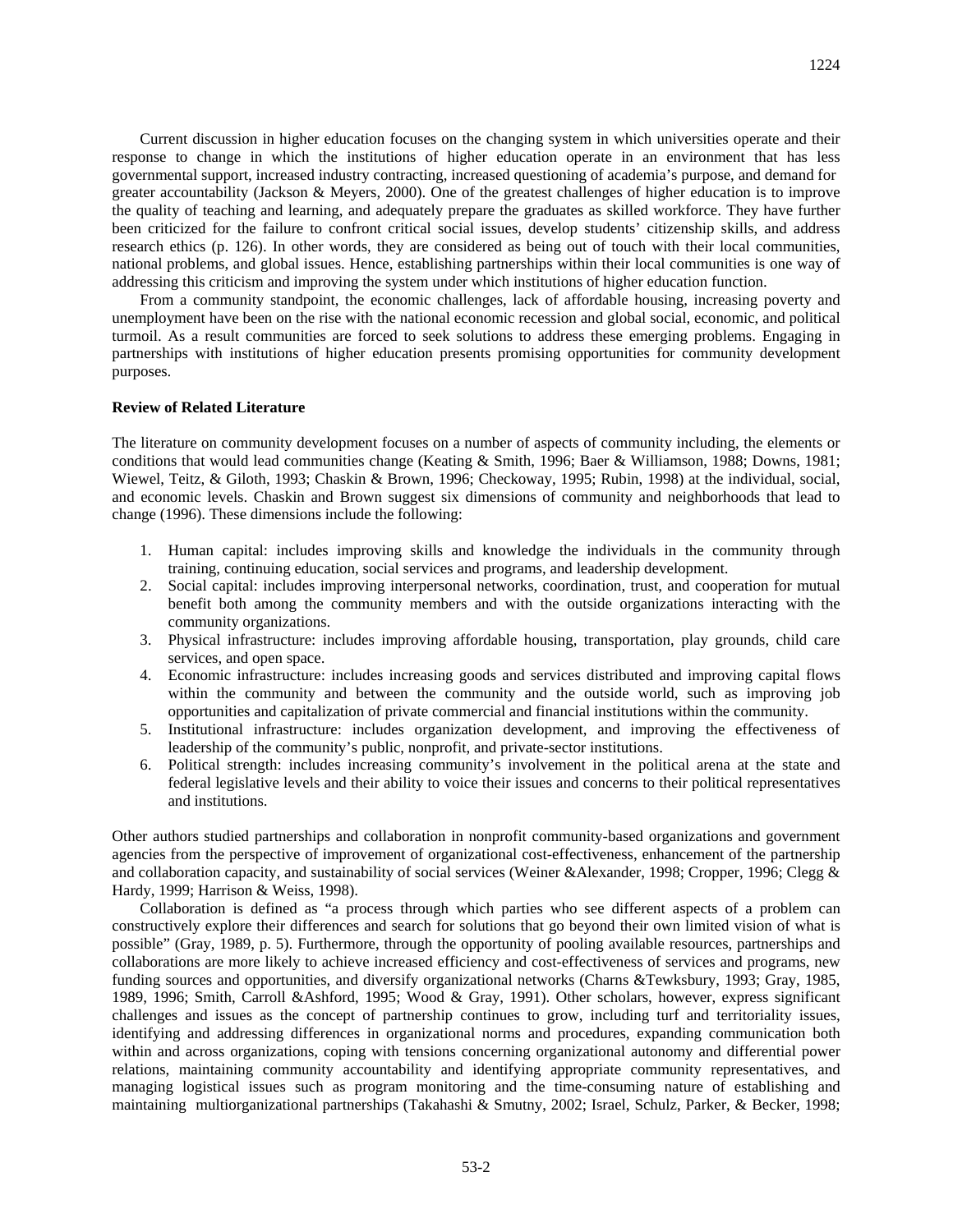Huxham, 1996; Weiner & Alexander, 1998). The motivations and conditions for a healthy collaborative formation have also been explored in the literature (Wood & Gray, 1991; Smith, 1997; Hageman, Zuckerman, Weiner, Alexander, & Bogue, 1998; Bazzoli, Stein, Alexander, Conrad, Sofaer, & Shortell, 1997; Feeney, 1997; Israel et al., 1998).

Community outreach activities undertaken by academic institutions, like the partnership relationships that create and sponsor them, are generally expected to produce benefits to both the community and the university in which facilities projects, community development technical assistance, and community planning are among the activities that most likely may result in a general neighborhood benefit (Vidal, Nye, Walker, Manjarrez, Romanik, Corvington, Ferryman, Freiberg, & Kim, 2002). Some scholars view university-community partnerships as failure to address increasing and complex problems and issues of emerging U.S. urban communities (Boyer, 1990; Lynton & Elman, 1987; Bok, 1982). However, to realize the full benefits of a partnership, the parties need to have means of communicating effectively, efficiently, and frequently, including both formal and informal multiple communications channels (Austin, 2000).

## **Purpose of Study and Research Questions**

The study examines the higher education and community partnerships in the Midwest, U.S. The institution of higher education places students in part-time research assistantships for a semester to work on issues defined by the community to help the community achieve its goals. This study is conducted in order to assess the impact these research projects and the consequent partnership have had on the neighborhood organizations who engaged in a partnership agreement with this university in terms of their community development efforts, organization development interventions, addressing their challenges and issues through research and collaboration to seek assistance and alternative solutions. Even though, there are many assessment methods and tools in the existing literature on program assessment, it is important to utilize the tools that are most related to partnership programs between institutions of higher education and community organizations. Therefore, in order to achieve a thorough and comprehensive analysis and assessment of the effectiveness and impact of higher education and community partnerships, this study will use Maurrasse's measurement tool (2002) that is specifically designed and empirically validated to assess and evaluate higher education-community partnerships includes the following (p. 135-136):

- 1. Residents were integral in shaping the direction of the proposed work.
- 2. Administrators were in support of the proposed work.
- 3. Prospects for residents' self-sufficiency were enhanced by the partnerships.
- 4. Principle investigators were sensitive to community needs and were well trained and well equipped to carry out the tasks.
- 5. Higher education and community representatives, by the end of the partnership agreement, felt a sense of mutual gain.
- 6. The lessons from the partnership are positioned to influence the broader field.
- 7. The institution of higher education was not only philosophically but structurally prepared to support the project's implementation.
- 8. The community organization was able to leverage additional support of varying types (internal and external), especially financial.
- 9. Residents were knowledgeable about how best to take advantage of the institution's resources.
- 10. Both higher education and community representation transcended a small handful of especially committed people.
- 11. Structural holes were effectively filled by brokering or intermediary entities when necessary.
- 12. Resident participation was able to reach the most disadvantaged, transcending larger nonprofits and local "leaders."
- 13. The project was connected to a broader collaborative rather than being an isolated effort.

Maurrasse further suggests that the evaluation of these partnerships should pay significant attention to process, in which this measurement tool is designed to identify the processes that may lead to future success.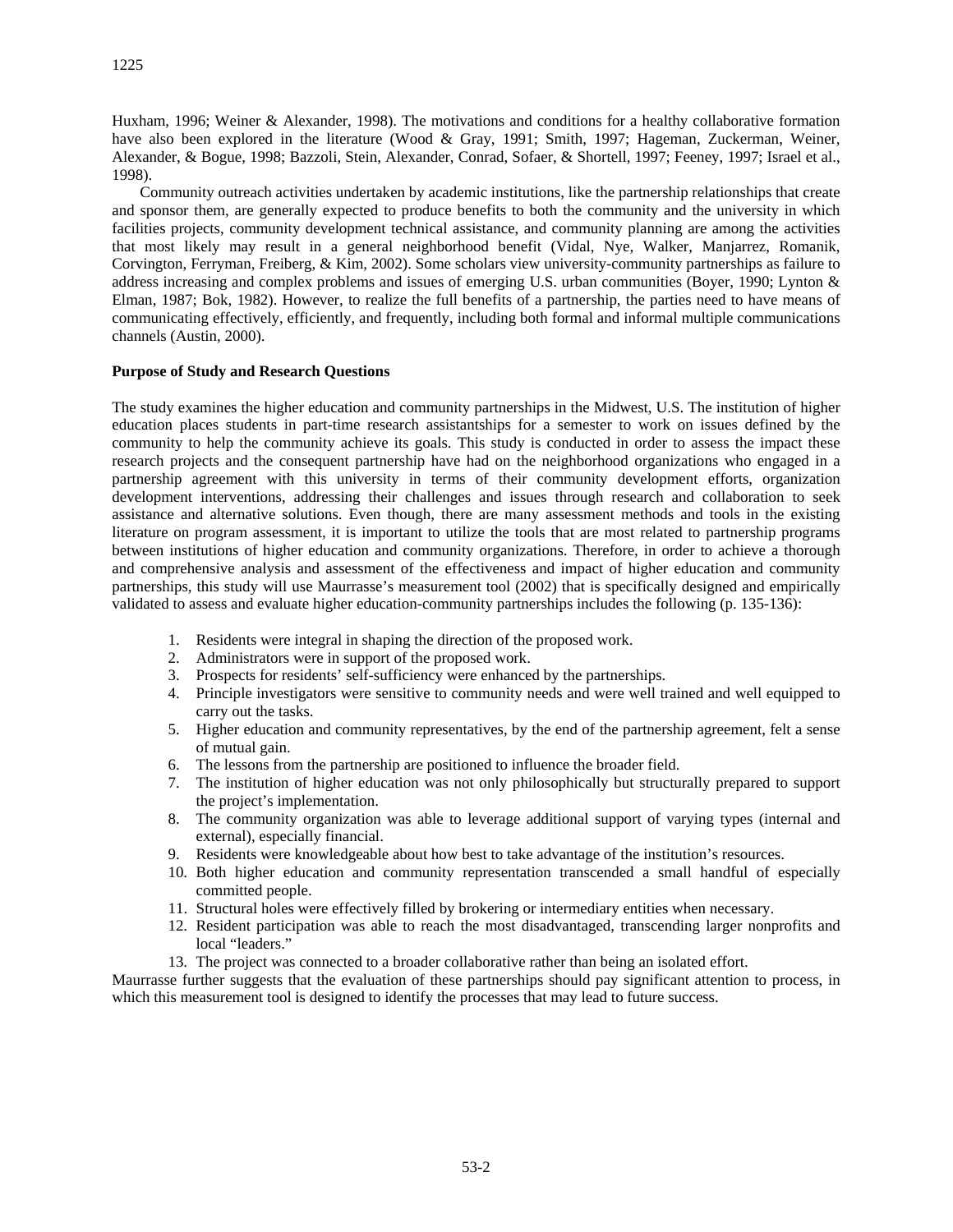#### **Methodology**

This correlational study will utilize a measurement tool adopted from Maurrasse (2002) and examine the following variables as they relate to higher education-community partnership:

- 1. Residents were integral in shaping the direction of the partnership.
- 2. Prospects for residents' self-sufficiency were enhanced by the partnerships.
- 3. Principle investigators were sensitive to community needs and were well trained and well equipped to carry out the tasks.
- 4. The community organizations were able to leverage additional support of varying types (internal and external).
- 5. Residents were knowledgeable about how best to take advantage of the institution's resources.

The target population of this study is the nonprofit community organizations that engage in partnerships with institutions of higher education. The accessible population is the community organizations engaged in partnerships with a comprehensive research institution in Midwest, U.S. By utilizing the university's partnership program database, two hundred and thirteen community organizations were selected. For the purposes of data gathering, a questionnaire is designed to be used in this survey method. The questionnaire is in closed form; multiple-item and 4 point scales are used to rank the items in the questions. Questions regarding demographic variables are also included at the end of the questionnaire. Before conducting the survey, a pilot testing is done among a sample of individuals from the population from which the study intends to draw the survey participants.

The data is collected via questionnaire mailing. Each participant organization is given a code to prevent duplication and use in the follow up with nonrespondents. Descriptive statistics of the variables are presented in order to analyze the variables. Statistical analyses are conducted to explore the relationships between the variables.

#### **Results**

Five research questions addressed in this study aim to understand the nature, challenges, issues, significance, contributions and future directions of higher education-community partnerships. Table 1 illustrates the means and standard deviations for each criterion.

### *Research Criteria 1: Were residents integral in shaping the direction of the partnership?*

On a 1 to 4-point scale; 1 being the highest level of involvement, the mean for this criterion is 1.1, indicating that majority of the organizations have been integral in determining the direction of the partnership. Given the nature of the partnership, however, this is not surprising. These community organizations establish such partnerships through the funding opportunities they receive from the higher education institution. Therefore, they are only required to follow the funding guidelines and it is completely up to these individual organizations to decide what direction they want with the partnership effort. In some unique cases, however, due to the nature of funding organizations may feel restrained by these requirements. The importance of organizations to be in charge of determining the direction of the partnership in terms of achieving success has also been indicated in the literature (Cox, 2000; Harkavy & Puckett, 1991, 1992; Hackney, 1986; Bender, 1988).

### *Research Criteria 2: Were the residents' self-sufficiency enhanced by the partnerships?*

This criterion inquires whether the resident capacity was improved as a result of this partnership. This criterion may include multiple levels and aspects of personal skills, referring to human capital of the residents, including that of the community leaders. On a 1 to 4-point scale; 1 being the highest level of self-sufficiency enhancement, the mean for this criterion is 2.3, indicating that certain portion of the respondents felt the enhancement of self-sufficiency among their residents. This is partially due to the planned outcome of their individual projects, suggesting that some of the partnerships did not consider this potential as an outcome, and consequently did not utilize the collaborative from this perspective. This is an essential expected outcome of any given higher education-community partnership (Kanter, 1994; Vidal et al., 2002; Rubin, 2000; Burke, 1999; Rubin et al, 1998; Wood & Gray, 1991).

## *Research Criterion 3: Were the principle investigators sensitive to community needs and well trained and well equipped to carry out the tasks?*

On a 1 to 4-point scale; 1 being the highest level of sensitivity and research training, the mean for this criterion is 1.9, indicating a significant level of sensitivity towards the community and training in research in various settings. This question poses a very integral issue in conducting research, especially in field studies. As a matter of fact, the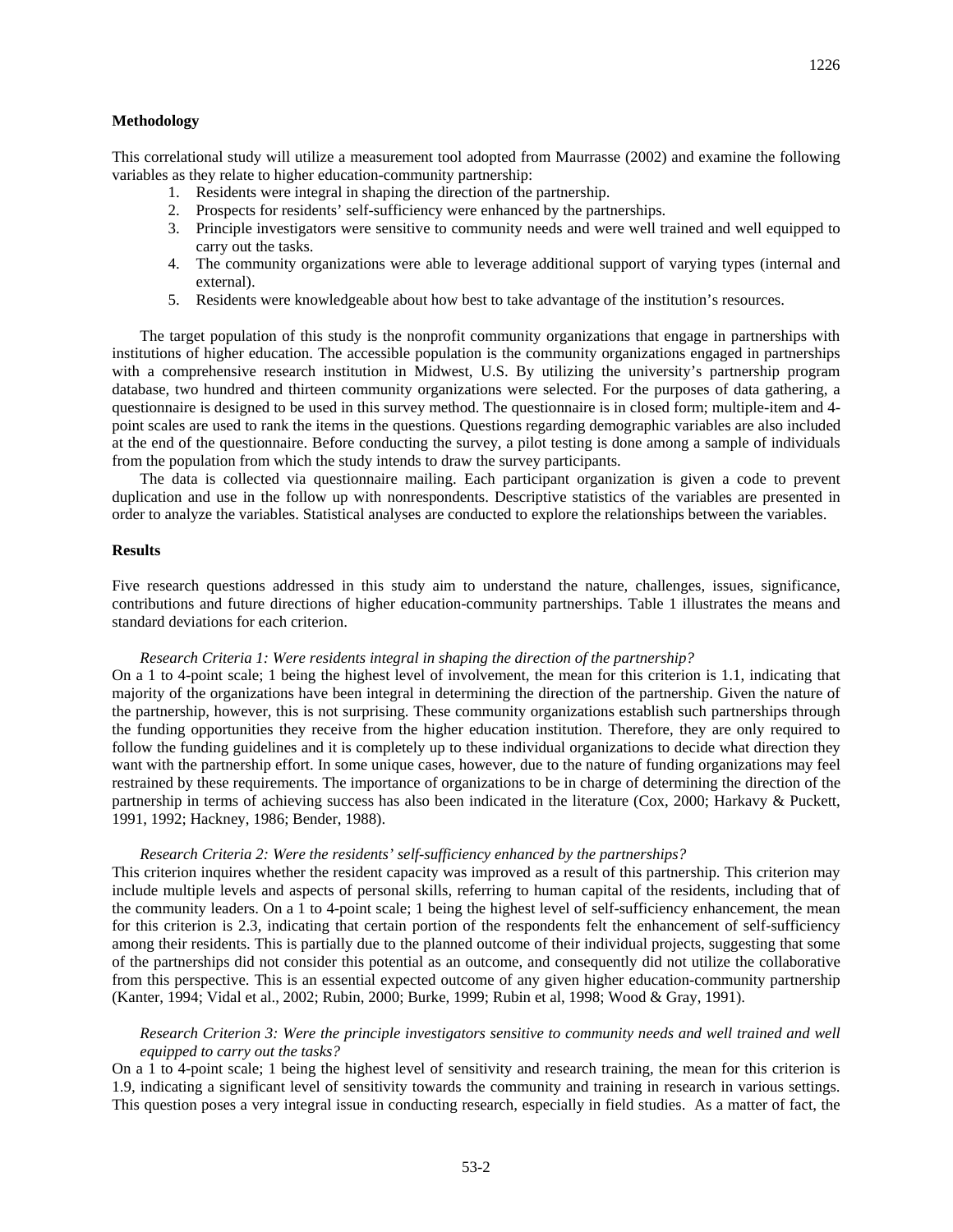competency and experience in conducting research that involves multiple epistemologies may be a detrimental factor in the success or the failure of the partnerships (Vidal et al., 2002; DeMulder & Eby, 1999; Maurrasse, 2002; Potter & Chickering, 1991; Jackson & Meyers, 2000). Since institutions of higher education are represented by these researchers, their conduct of research and expertise becomes a more critical issue in partnerships.

## *Research Criterion 4: Were the community organizations able to leverage additional support of varying types (internal and external)?*

One of the goals of higher education-community partnerships is to encourage community organizations to seek internal and external support to increase and maximize their sources, especially in the form of funding (Cox, 2000; Wiewel et al., 1993; Jackson & Meyers, 2000). In fact, some of these partnerships are established solely to serve this purpose of providing evidence of success or potential improvement of a community program or service to use as a basis for further funding both from governmental agencies, nonprofit organizations, and corporate sector. On a 1 to 4-point scale; 1 being the highest level of utilization, the mean for this criterion is 2.9, indicating a moderate level of success in the ability to leverage additional support. Given the recent history of higher education-community partnerships, this is a considerably significant level, especially in an economy that is in recession. However, this result may provide some additional directions to the institutions of higher education as they re-design and restructure their partnership efforts to include a dimension to help community organizations improve their ability to increase their resource and funding opportunities.

### *Research Criterion 5: Were the residents knowledgeable about how best to take advantage of the institution's resources?*

This issue is related to the efforts of the higher education institutions in terms of reaching out, publicity, and marketing. But, in a partnership situation, this may become even more important in order to maximize the outcomes and long term benefits of the collaboration (Williamson, 1985; Burke, 1999; Kanter, 1994, Austin, 2000; Backman & Smith, 2000; Provan & Milward, 1995; Takahashi & Smutny, 2002). On a 1 to 4-point scale; 1 being the highest level of knowledge and resource utilization, the mean for this criterion is 3.1, indicating an average level of knowledge on the resources of higher education institutions. To enhance the level of partnership, universities view on these collaborations should go beyond the consideration of partnerships as projects of providing research opportunities to their faculty and graduate students and include a broader perspective of more in-depth collaboration at all possible levels*.* 

| Tuote II Tuotui oli Olitoitoit T-o Fittuito ulla puhitutta D-o Huttoilo |       |                           |
|-------------------------------------------------------------------------|-------|---------------------------|
|                                                                         | Mean  | <b>Standard Deviation</b> |
| Research Criterion 1                                                    | .103  | 0.467                     |
| Research Criterion 2                                                    | 2.311 | 0.672                     |
| Research Criterion 3                                                    | 1.985 | 0.588                     |
| Research Criterion 4                                                    | 2.979 | 0.781                     |
| Research Criterion 5                                                    | 3.184 | 0.896                     |

Table I: Research Criterion 1-5: Means and Standard Deviations

### **Conclusions and Recommendations**

This study aimed to understand the partnership efforts between institutions of higher education and communities as a potential area of research and practice for the field of HRD. This paper further contributes to the existing literature on HRD in community development (Akdere 2003, 2004; Hatcher, 2004; Wilensky & Hansen, 2001). In addition to contributing to the existing HRD literature, the results of this study provide evidence for potential multi dimensional implications of HRD to community development. First, the challenge of competency is significant in higher education and community partnerships. Developing competencies and subject expertise is a widely studied topic in HRD. Second, these partnerships focus on the outcomes as a measurement of success and improvement. Outcomebased practice and assessment of organizational interventions is an area where HRD provides research and practice. Third, as stated earlier, human capital and social capital are important themes in these partnerships; therefore, new methods to increase community members' and the community organizations' human capital and social capital are needed. HRD has focused on developing human capital and social capital as means to unleash expertise in organizations, and therefore, can significantly offer new perspectives on these topics through its research and practice tools. Fourth, as a multidisciplinary field, HRD relies its study and practice on partnerships with other departments and organizations. Therefore, HRD has a considerably fair amount of knowledge and experience in the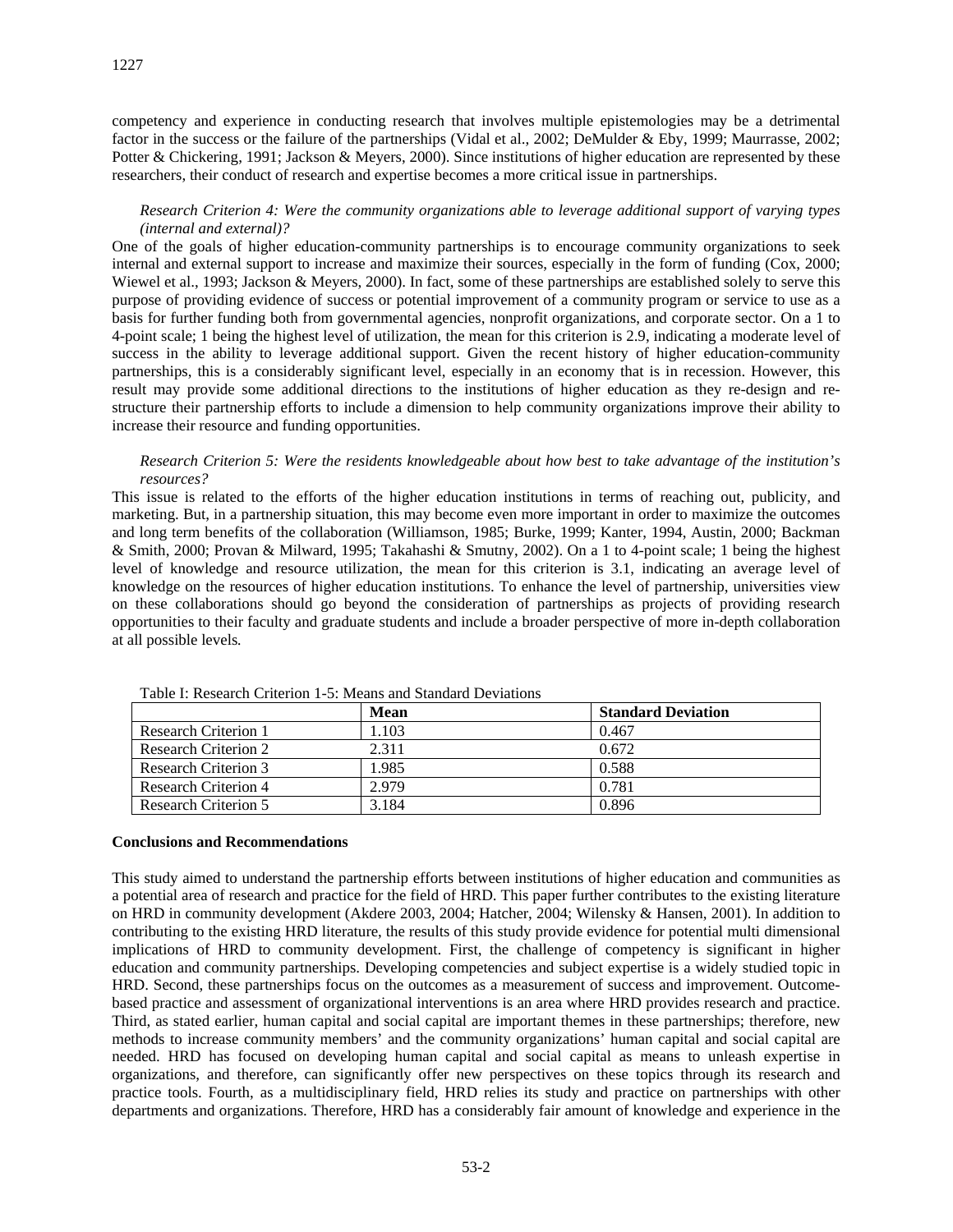realm of partnership. Fifth, one of the goals of partnerships is to provide training to increase individuals' human capital. Training and development (T&D) is considered an area in which HRD has the most significant level of expertise and experience. Sixth, partnerships often aim to improve the community organizations through bringing change. This can be done through Organization Development (OD), which is again a realm of HRD research and practice. The last, but not the least, is that the issue of performance improvement in the partnerships is evident. One of the goals of HRD is to increase performance at individual, work group, and organization levels. Higher education-community partnerships can learn from the way HRD achieves these in various applied fields of practice.

In summary, supportive institutional structure, commitment by organization leaders, and commitment of resources are necessary ingredients for successful partnership formation in which the formation of community partnerships requires serious commitment on the part of all participants (Jackson & Meyers, 2000). We believe that the field of HRD has the potential, expertise, and experience to provide this opportunity to higher education and community partnerships.

#### **References**

- Akdere, M. (2004). HRD in community development: A U.S. case study of diverse community development. In T. Egan & L. Morris (Eds.), *Academy of Human Resource Development 2004 International Conference Proceedings.* Bowling Green, OH.
- Akdere, M. (2003). Human resource development for community development. Paper presented at the  $27<sup>th</sup>$  Annual *Conference of Pacific Circle Consortium,* Minneapolis, USA.
- Austin, J. E. (2000). Strategic collaboration between nonprofits and businesses. *Nonprofit and Voluntary Sector Quarterly, 29*(1), 69-97.
- Backman, E. B., & Smith, S. R. (2000). Healthy organizations, unhealthy communities? *Nonprofit Management & Leadership*, *10*(4), 355-373.
- Baer, W. C., & Williamson, C. B. (1988). The filtering of households and housing units. *Journal of Planning Literature,* 3(2), 27–139.
- Bazzoli, G. J., Stein, R., Alexander, J. A., Conrad, D. A., Sofaer, S., & Shortell, S. M. (1997). Public private collaboration in health and human service delivery: Evidence from community partnerships. *Milbank Quarterly*, *75*(4), 533-562.
- Bender, T. (1988). Introduction. In *The university and the city: From Medieval origins to the present*. New York, NY: Oxford University Press.
- Bok, D. (1982). *Beyond the ivory tower: Social responsibilities of the modern university.* Cambridge, MA: Harvard University Press.
- Boyer, E. L. (1990). *Scholarship reconsidered: Priorities of the professoriate.* Princeton, NJ: Carnegie Foundation for the Advancement of Teaching.
- Burke, E. (1999). *Corporate community relations: The principle of the neighbor of choice*. Westport, CT: Praeger.
- Bush, V. (1990). *Science—The endless frontier: A report to the President on a program for Postwar scientific research.* Washington, DC: National Science Foundation.
- Chaskin, R., & Brown, P. (1996). Theories of neighborhood change. In *Core Issues in Comprehensive Community-Building Initiatives*. Rebecca Stone, (Ed). Chicago, IL: Chapin Hall Center for Children at the University of Chicago.
- Checkoway, B. (1995). Six strategies of community change. *Community Development Journal* 30, 1:2–20.
- Clegg, S. R., & Hardy, C. (Eds.). (1999). *Studying organizations: Theory and method*. London: Sage.
- Cox, D. N. (2000). Developing a framework for understanding university-community partnerships. *Cityscape: A Journal of Policy Development and Research, 5*(1), 9-26. Retrieved August 23, 2004, from http://www.huduser.org/Periodicals/CITYSCPE/VOL5NUM1/cox.pdf
- Cropper, S. (1996). Collaborative working and the issue of sustainability. In C. Huxham (Ed.), *Creating collaborative advantage* (pp. 80-100). London: Sage.
- Charns, M. P., & Tewksbury, L. J. S. (1993). *Collaborative management in health care: Implementing theintegrative organization*. San Francisco: Jossey-Bass.
- DeMulder, E. & Eby, K. (1999). Bridging troubled waters: Learning communities for the 21st century. *American Behavioral Scientist, 42*(5), 892–901.
- Downs, A. (1981). *Neighborhoods and urban development.* Washington, DC: Brookings Institution.
- Feeney, S. (1997). Shifting the prism: Case explications of institutional analysis in nonprofit organizations. *Nonprofit and Voluntary Sector Quarterly*, *26*(4), 489-508.
- Gray, B. (1985). Conditions facilitating interorganizational collaboration. *Human Relations*, *38*(10),911-936.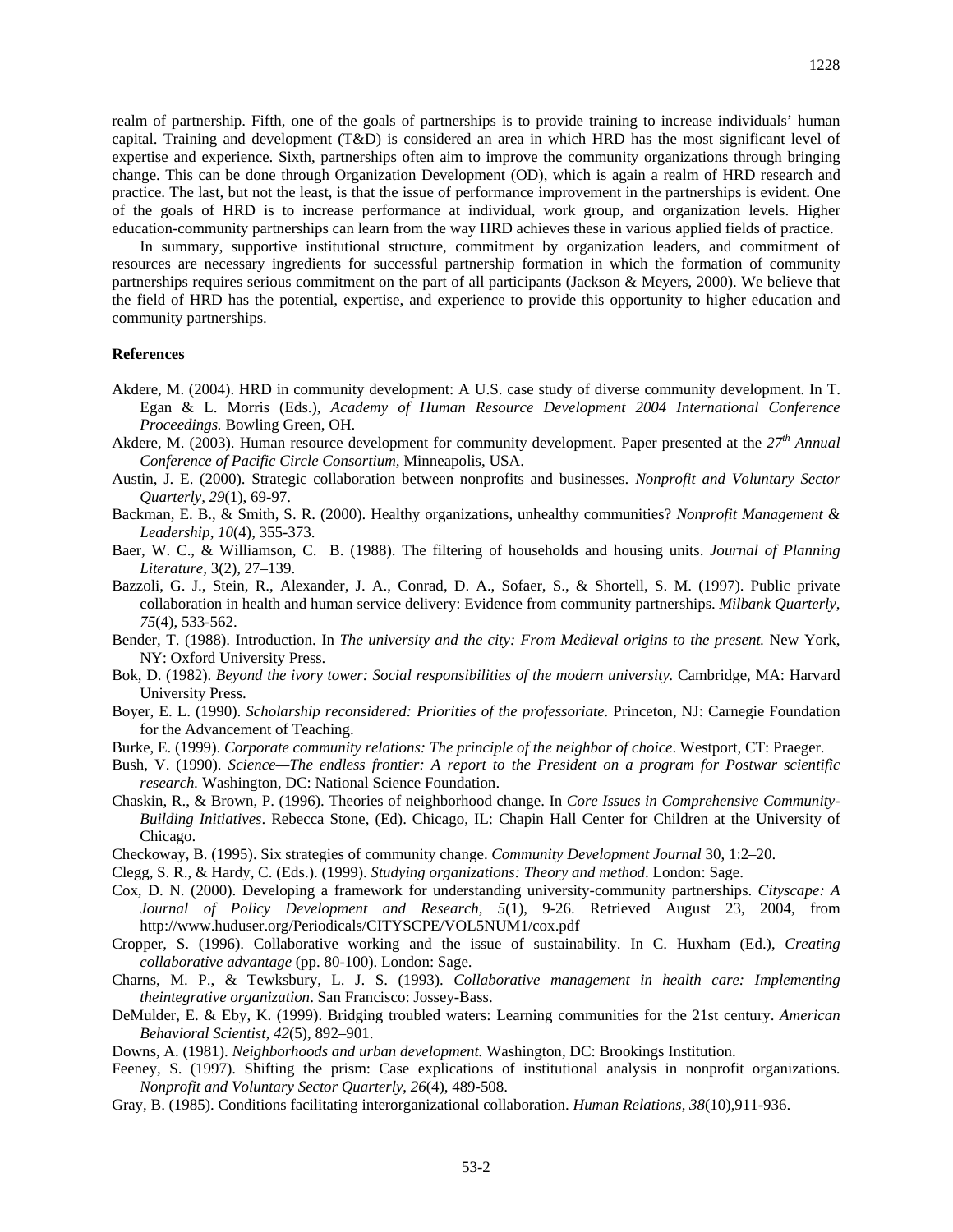Gray, B. (1989). *Collaborating: Finding common ground for multiparty problems*. San Francisco:Jossey-Bass.

Gray, B. (1996). Cross-sectoral partners: Collaborative alliances among business, government and communities. In C. Huxham (Ed.), *Creating collaborative advantage* (pp. 57-79). London: Sage.

- Hackney, S. (1986). The university and its community: Past and present. *Annals of the American Academy, 488*(1), 135–147.
- Hageman, W. M., Zuckerman, H., Weiner, B., Alexander, J., & Bogue, R. (1998). Navigating the rapids of collaborative governance. *Healthcare Forum Journal*, *41*(2), 47-52.
- Harkavy, I., & Puckett, J. L. (1992). Universities and the inner cities. *Planning for Higher Education, 20*(4), 27–32.
- Harkavy, I., & Puckett, J. L. (1991). The role of mediating structures in university and community revitalization:
- The University of Pennsylvania and West Philadelphia as a case study. *Journal of Research and Development in Education, 25*(1), 10–25.
- Harrison, B., & Weiss, M. (1998). *Workforce development networks: Community-based organizations and regional alliances*. Thousand Oaks, CA: Sage.
- Hatcher, T. (2004). On democracy and the workplace: HRD's battle with DDD (democracy deficit disorder). *Human Resource Development Quarterly, 15*(2), 125-129.
- Israel, B. A., Schulz, A. J., Parker, E. A., & Becker, A. B. (1998). Review of community-based research: Assessing partnership approaches to improve public health. *Annual Review of Public Health*, *19*, 173-202.
- Jackson, G., & Meyers, R. B. (2000). Challenges of Institutional Outreach: A COPC Example. *Cityscape: A Journal of Policy Development and Research, 5*(1), 125-140. Retrieved August 23, 2004, fromhttp://www.huduser.org/Periodicals/CITYSCPE/VOL5NUM1/jackson.pdf.
- Kanter, R. M. (1994). Collaborative advantage: The art of alliances. *Harvard Business Review*, *72*(1), 96-108.
- Keating, W. D., & Smith, J. (1996). Neighborhoods in transition. In *Revitalizing Urban Neighborhoods*. W. Dennis
- Keating, Norman Krumholz, & Philip Star, (eds.). Lawrence, KS: University of Kansas Press. Lynton, E. A., & Elman, S. E. (1987). *The new priorities for the university*. San Francisco, CA: Jossey-Bass Publishers.
- Maurrasse, D. J. (2002). Higher education-community partnerships: Assessing progress in the field. *Nonprofit and Voluntary Sector Quarterly, 31*(1), 131-139.
- McLean, G. N., & McLean, L. (2001). If we can't define HRD in one country, how can we define it in another? *Human Resource Development International, 4(3),* 313-326.
- Potter, D. & Chickering, A. (1991). Reshaping the university for the metropolitan area. *Metropolitan Universities Journal: An International Forum, 12*(2),7–20.
- Provan, K. G., & Milward, H. B. (1995).A preliminary theory of interorganizational network effectiveness: A comparative study of four community mental health systems. *Administrative Science Quarterly*, *40*(1), 1-33.
- Rubin, V. (2000). Evaluating university-community partnerships: An examination of the evolution of questions and approaches*. Cityscape: A Journal of Policy Development and Research, 5*(1), 219-230. Retrieved August 23, 2004, fromhttp://www.huduser.org/Periodicals/CITYSCPE/VOL5NUM1/rubin.pdf
- Rubin, V., Innes, J., & Fleming, J. A. (1998). Evaluating community outreach partnership centers as complex systems: In search of the 'COPC Effect, *Metropolitan Universities Journal: An International Forum, 8*(4), 11– 21.
- Smith, K. G., Carroll, S. J., & Ashford, S. J. (1995). Intra- and interorganizational cooperation: Toward a research agenda. *Academy of Management Journal*, *38*(1), 7-23.
- Stokes, D. E. (1997). *Pasteur's quadrant.* Washington, DC: Brookings Institution.
- Takahashi, L. M., & Smutny, G. (2002). Collaborative windows and organizational governance: Exploring the formation and demise of social service partnerships. *Nonprofit and Voluntary Sector Quarterly, 31*(2), 165-185.
- Vidal. A., Nye, N., Walker, C., Manjarrez, C., Romanik, C., Corvington, P., Ferryman, K., Freiberg, S., & Kim, D. (2002). Lessons from the community outreach partnership center program. Washington, DC: The Urban Institute. Retrieved August 23, 2004, from http://www.huduser.org/Publications/PDF/lessons\_complete.pdf.
- Weiner, B. J., & Alexander, J. A. (1998). The challenges of governing public-private community health partnerships. *Health Care Management Review*, *23*(2), 39-55.
- Wiewel, W., Teitz, M., & Giloth, R. (1993). The economic development of neighborhoods and localities. In *Theories of Local Economic Development: Perspectives Across the Disciplines*, Richard D. Bingham and Robert Mier, (eds). Newbury Park, CA: Sage Publications, pp. 80–99.